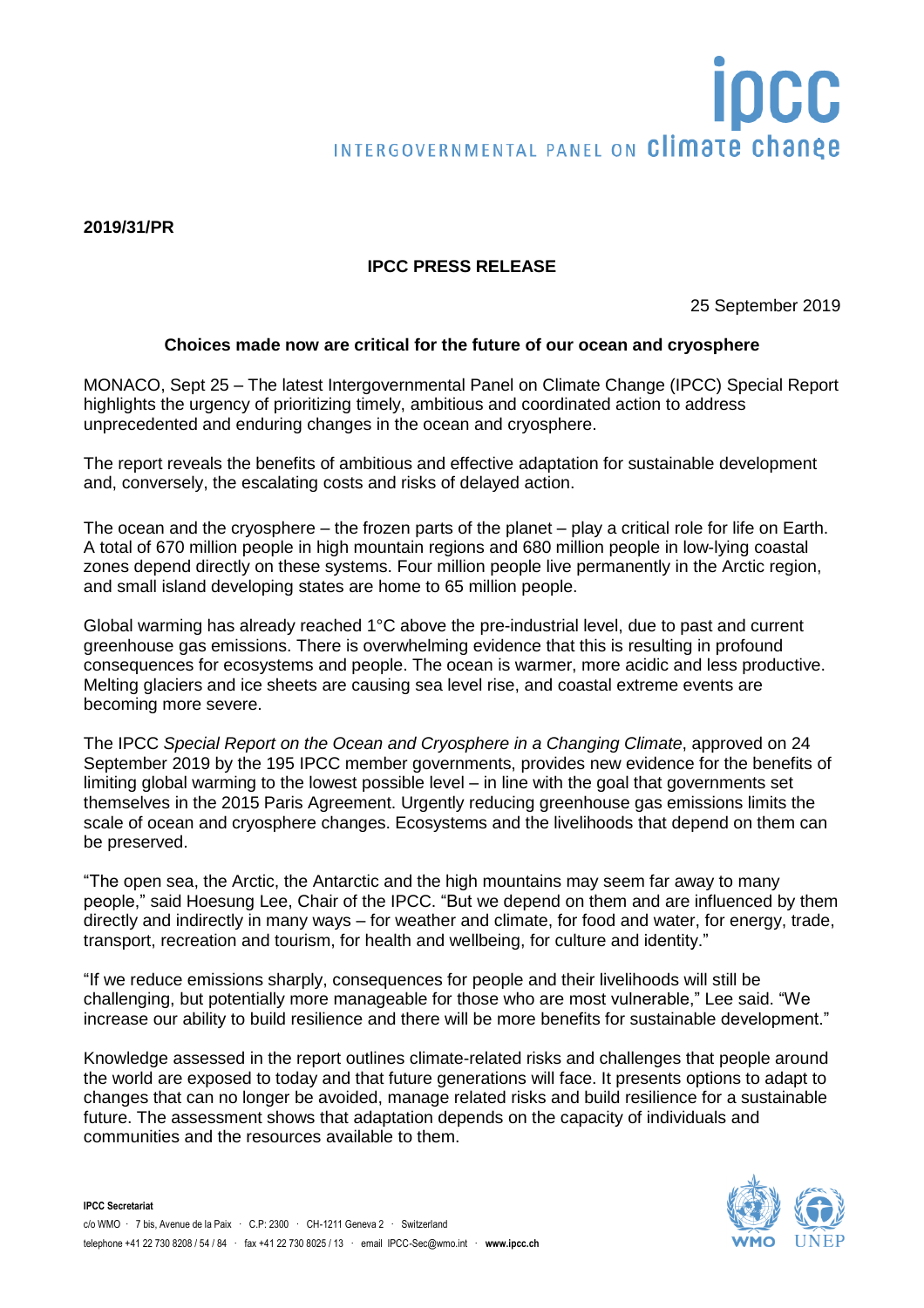More than 100 authors from 36 countries assessed the latest scientific literature related to the ocean and cryosphere in a changing climate for the report, referencing about 7,000 scientific publications.

The IPCC Special Report is a key scientific input for world leaders gathering in forthcoming climate and environment negotiations, such as the UN Framework Convention on Climate Change Conference (COP25) in Chile in December

"The world's ocean and cryosphere have been 'taking the heat' from climate change for decades, and consequences for nature and humanity are sweeping and severe," said Ko Barrett, Vice-Chair of the IPCC. "The rapid changes to the ocean and the frozen parts of our planet are forcing people from coastal cities to remote Arctic communities to fundamentally alter their ways of life," she added.

"By understanding the causes of these changes and the resulting impacts, and by evaluating options that are available, we can strengthen our ability to adapt," she said. "*The Special Report on the Ocean and Cryosphere in a Changing Climate* provides the knowledge that facilitates these kinds of decisions."

# **Major changes in high mountains affecting downstream communities**

People in mountain regions are increasingly exposed to hazards and changes in water availability, the report said.

Glaciers, snow, ice and permafrost are declining and will continue to do so. This is projected to increase hazards for people, for example through landslides, avalanches, rockfalls and floods.

Smaller glaciers found for example in Europe, eastern Africa, the tropical Andes and Indonesia are projected to lose more than 80% of their current ice mass by 2100 under high emission scenarios. The retreat of the high mountain cryosphere will continue to adversely affect recreational activities, tourism, and cultural assets.

As mountain glaciers retreat, they are also altering water availability and quality downstream, with implications for many sectors such as agriculture and hydropower.

"Changes in water availability will not just affect people in these high mountain regions, but also communities much further downstream," said Panmao Zhai, Co-Chair of IPCC Working Group I.

"Limiting warming would help them adapt to changes in water supplies in mountain regions and beyond, and limit risks related to mountain hazards," he said. "Integrated water management and transboundary cooperation provides opportunities to address impacts of these changes in water resources."

# **Melting ice, rising seas**

Glaciers and ice sheets in polar and mountain regions are losing mass, contributing to an increasing rate of sea level rise, together with expansion of the warmer ocean.

While sea level has risen globally by around 15 cm during the 20th century, it is currently rising more than twice as fast – 3.6 mm per year – and accelerating, the report showed.

Sea level will continue to rise for centuries. It could reach around 30-60 cm by 2100 even if greenhouse gas emissions are sharply reduced and global warming is limited to well below 2°C, but around 60-110 cm if greenhouse gas emissions continue to increase strongly.

"In recent decades the rate of sea level rise has accelerated, due to growing water inputs from ice sheets in Greenland and Antarctica, in addition to the contribution of meltwater from glaciers and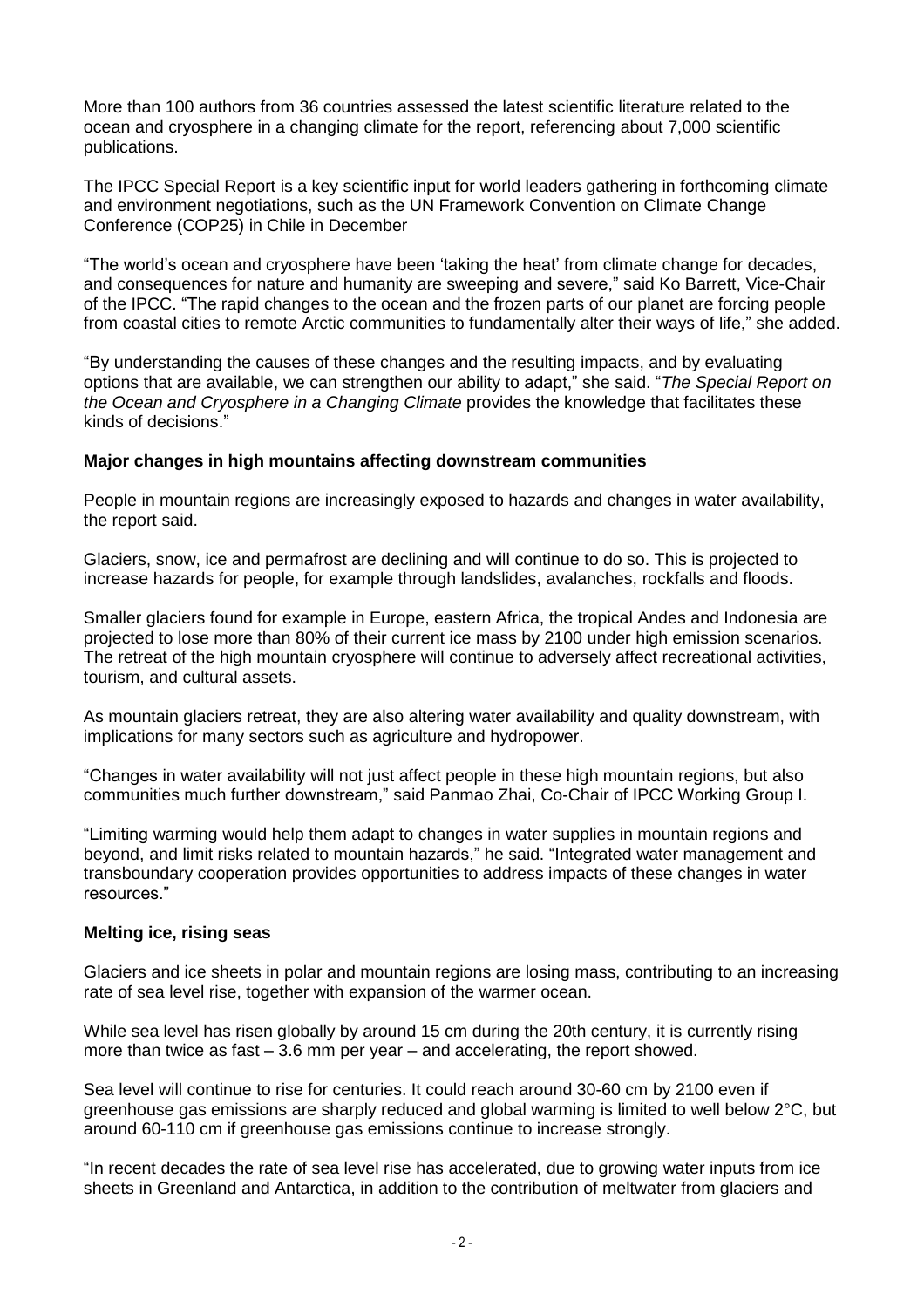the expansion of warmer sea waters," said Valérie Masson-Delmotte, Co-Chair of IPCC Working Group I.

"This new assessment has also revised upwards the projected contribution of the Antarctic ice sheet to sea level rise by 2100 in the case of high emissions of greenhouse gases," she said. "The wide range of sea level projections for 2100 and beyond is related to how ice sheets will react to warming, especially in Antarctica, with major uncertainties still remaining."

# **More frequent extreme sea level events**

Sea level rise will increase the frequency of extreme sea level events, which occur for example during high tides and intense storms. Indications are that with any degree of additional warming, events that occurred once per century in the past will occur every year by mid-century in many regions, increasing risks for many low-lying coastal cities and small islands.

Without major investments in adaptation, they would be exposed to escalating flood risks, the report shows. Some island nations are likely to become uninhabitable due to climate-related ocean and cryosphere change, the report said, but habitability thresholds remain extremely difficult to assess.

Increases in tropical cyclone winds and rainfall are exacerbating extreme sea level events and coastal hazards. Hazards will be further be intensified by an increase in the average intensity, magnitude of storm surge and precipitation rates of tropical cyclones, especially if greenhouse gas emissions remain high.

"Various adaptation approaches are already being implemented, often in response to flooding events, and the report highlights the diversity of options available for each context to develop integrated responses anticipating the full scale of future sea level rise," said Masson-Delmotte.

# **Changing ocean ecosystems**

Warming and changes in ocean chemistry are already disrupting species throughout the ocean food web, with impacts on marine ecosystems and people that depend on them, the report said.

To date, the ocean has taken up more than 90% of the excess heat in the climate system. By 2100, the ocean will take up 2 to 4 times more heat than between 1970 and the present if global warming is limited to 2°C, and up to 5 to 7 times more at higher emissions. Ocean warming reduces mixing between water layers and, as a consequence, the supply of oxygen and nutrients for marine life.

Marine heatwaves have doubled in frequency since 1982 and are increasing in intensity. They are projected to further increase in frequency, duration, extent and intensity. Their frequency will be 20 times higher at 2°C warming, compared to pre-industrial levels. They would occur 50 times more often if emissions continue to increase strongly.

The ocean has taken up between 20 to 30% of human-induced carbon dioxide emissions since the 1980s, causing ocean acidification. Continued carbon uptake by the ocean by 2100 will exacerbate ocean acidification.

Ocean warming and acidification, loss of oxygen and changes in nutrient supplies, are already affecting the distribution and abundance of marine life in coastal areas, in the open ocean and at the sea floor.

Shifts in the distribution of fish populations have reduced the global catch potential. In the future, some regions, notably tropical oceans, will see further decreases, but there will be increases in others, such as the Arctic. Communities that depend highly on seafood may face risks to nutritional health and food security.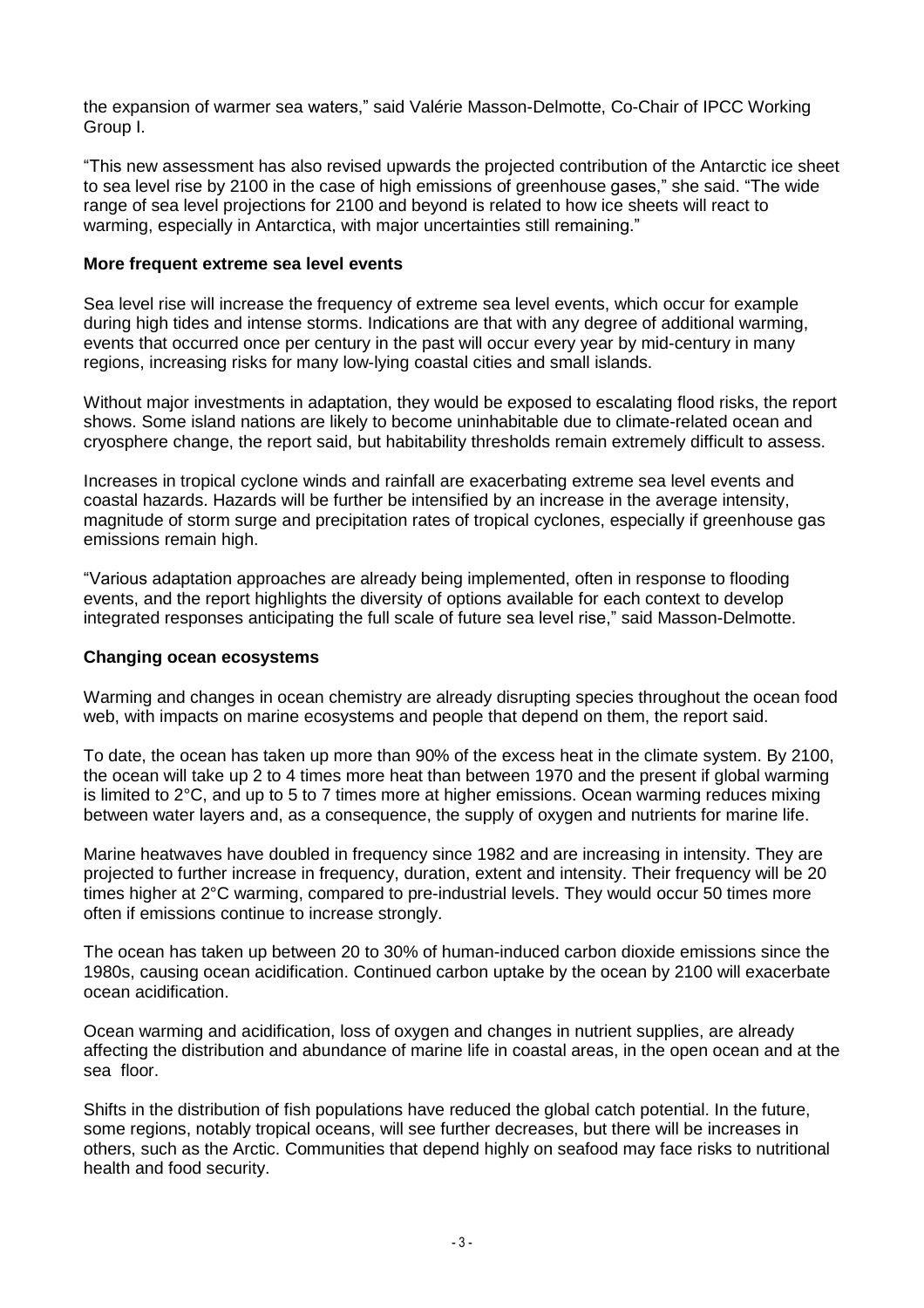"Cutting greenhouse gas emissions will limit impacts on ocean ecosystems that provide us with food, support our health and shape our cultures," said Hans-Otto Pörtner, Co-Chair of IPCC Working Group II. "Reducing other pressures such as pollution will further help marine life deal with changes in their environment, while enabling a more resilient ocean."

"Policy frameworks, for example for fisheries management and marine-protected areas, offer opportunities for communities to adapt to changes and minimize risks for our livelihoods," he added.

# **Declining Arctic sea ice, thawing permafrost**

The extent of Arctic sea ice is declining in every month of the year, and it is getting thinner. If global warming is stabilized at 1.5°C above pre-industrial levels, the Arctic ocean would only be ice-free in September – the month with the least ice – once in every hundred years. For global warming of  $2^{\circ}C$ , this would occur up to one year in three.

Some people living in the Arctic, especially indigenous peoples, have already adjusted their traveling and hunting activities to the seasonality and safety of land, ice and snow conditions, and some coastal communities have planned for relocation. Their success in adapting depends on funding, capacities, and institutional support, the report shows.

Permafrost ground that has been frozen for many years is warming and thawing and widespread permafrost thaw is projected to occur in the 21<sup>st</sup> century. Even if global warming is limited to well below 2°C, around 25% of the near-surface (3-4 meter depth) permafrost will thaw by 2100. If greenhouse gas emissions continue to increase strongly, there is a potential that around 70% nearsurface permafrost could be lost.

Arctic and boreal permafrost hold large amounts of organic carbon, almost twice the carbon in the atmosphere, and have the potential to significantly increase the concentration of greenhouse gases in the atmosphere if they thaw. It is unclear whether there is already a net release of carbon dioxide or methane due to the ongoing thaw of the Arctic permafrost. In the future, increased plant growth can increase the storage of carbon in soils and offset carbon release from permafrost thaw, but not at the scale of large changes on the long term.

Wildfires are disturbing ecosystems in most tundra and boreal as well as mountain regions.

# **Knowledge for urgent action**

The report finds that strongly reducing greenhouse gas emissions, protecting and restoring ecosystems, and carefully managing the use of natural resources would make it possible to preserve the ocean and cryosphere as a source of opportunities that support adaptation to future changes, limit risks to livelihoods and offer multiple additional societal benefits.

"We will only be able to keep global warming to well below 2°C above pre-industrial levels if we effect unprecedented transitions in all aspects of society, including energy, land and ecosystems, urban and infrastructure as well as industry. The ambitious climate policies and emissions reductions required to deliver the Paris Agreement will also protect the ocean and cryosphere – and ultimately sustain all life on Earth," said Debra Roberts, Co-Chair of IPCC Working Group II.

SROCC provides the best available scientific knowledge to empower governments and communities to take action, embedding that scientific knowledge on unavoidable change and plausible futures into their own context, to limit the scale of risks and climate impacts.

The report gives evidence of the benefits of combining scientific with local and indigenous knowledge to develop suitable options to manage climate change risks and enhance resilience. This is the first IPCC report that highlights the importance of education to enhance climate change, ocean and cryosphere literacy.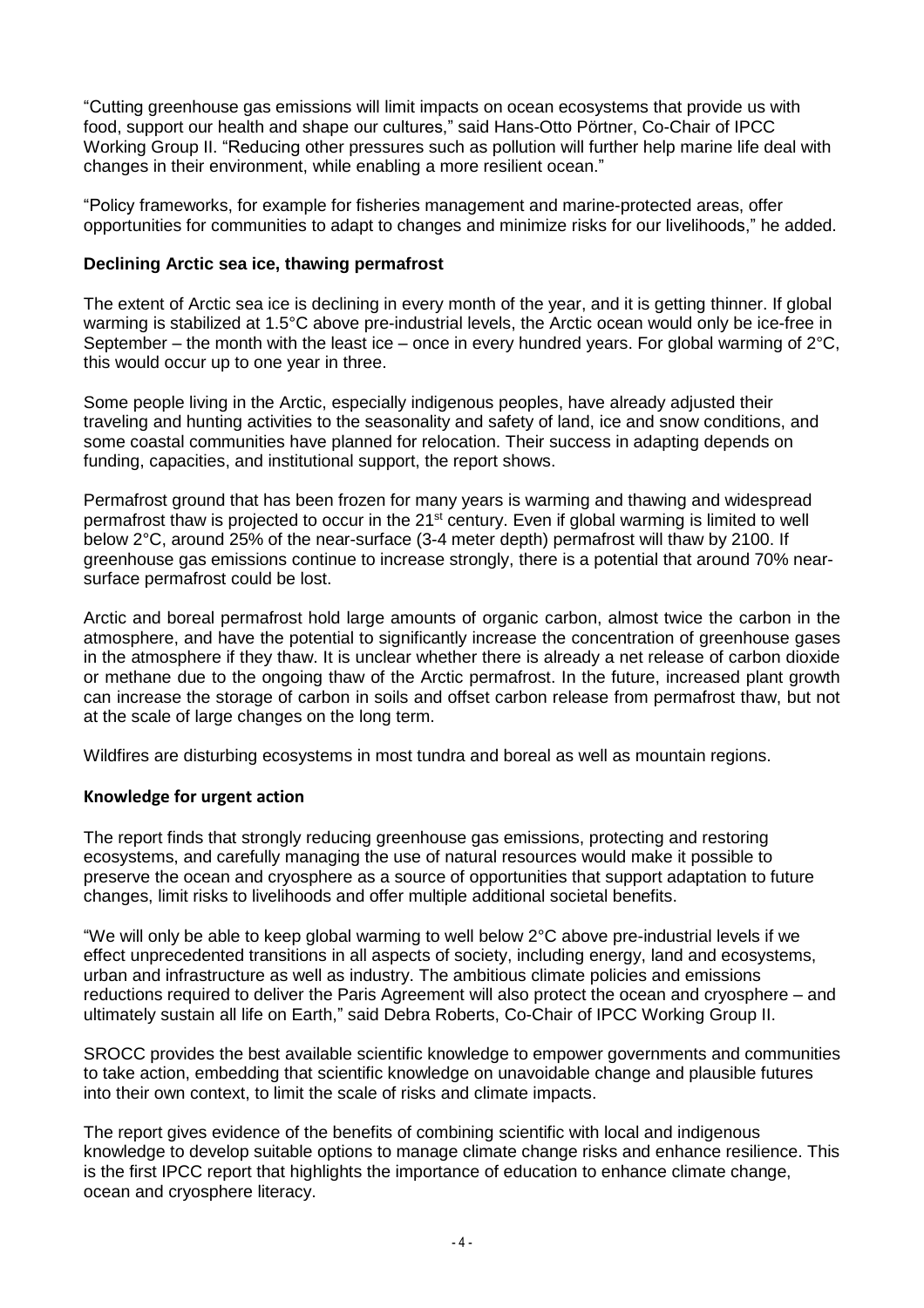"The more decisively and the earlier we act, the more able we will be to address unavoidable changes, manage risks, improve our lives and achieve sustainability for ecosystems and people around the world – today and in the future," Roberts said.

*For more information contact:*

IPCC Press Office [ipcc-media@wmo.int,](mailto:ipcc-media@wmo.int) +377 93 15 36 98

IPCC Working Group II Technical Support Unit tsu@ipcc-wg2.awi.de Maike Nicolai [maike.nicolai@ipcc-wg2.awi.de,](mailto:maike.nicolai@ipcc-wg2.awi.de)



# *Notes for Editors*

# **Special Report on the Ocean and Cryosphere in a Changing Climate (SROCC)**

The IPCC Special Report on the Ocean and Cryosphere in a Changing Climate (SROCC) is the third in a series of Special Reports produced in the IPCC's Sixth Assessment Cycle. The report was prepared under the joint scientific leadership of IPCC Working Groups I and II, with support from the Working Group II Technical Support Unit.

The word "cryosphere" – from the Greek *kryos*, meaning cold or ice – describes the frozen components of the Earth system, including snow, glaciers, ice sheets and ice shelves, icebergs and sea ice, ice on lakes and rivers as well as permafrost and seasonally frozen ground.

The Summary for Policymakers presents the key findings of the Special Report, based on the assessment of the available scientific, technical and socio-economic literature relevant to the ocean and cryosphere in a changing climate.

The Summary for Policymakers of the Special Report on the Ocean and Cryosphere in a Changing Climate as well as additional information are available at <https://www.ipcc.ch/srocc>

# **SROCC in numbers**

The report was prepared by 104 authors and review editors from 36 countries, 19 of which are developing countries or economies in transition.

31 were women and 73 were men.

6,981 publications were referenced in the whole report (Final Draft).

The drafts of the report received 31,176 comments from 80 countries and the EU.

# **About the IPCC**

The Intergovernmental Panel on Climate Change (IPCC) is the UN body for assessing the science related to climate change. It was established by the United Nations Environment Programme (UNEP) and the World Meteorological Organization (WMO) in 1988 to provide policymakers with regular scientific assessments concerning climate change, its implications and potential future risks, and to put forward adaptation and mitigation strategies. It has 195 member states. In the same year the UN General Assembly endorsed the action by WMO and UNEP in jointly establishing the IPCC.